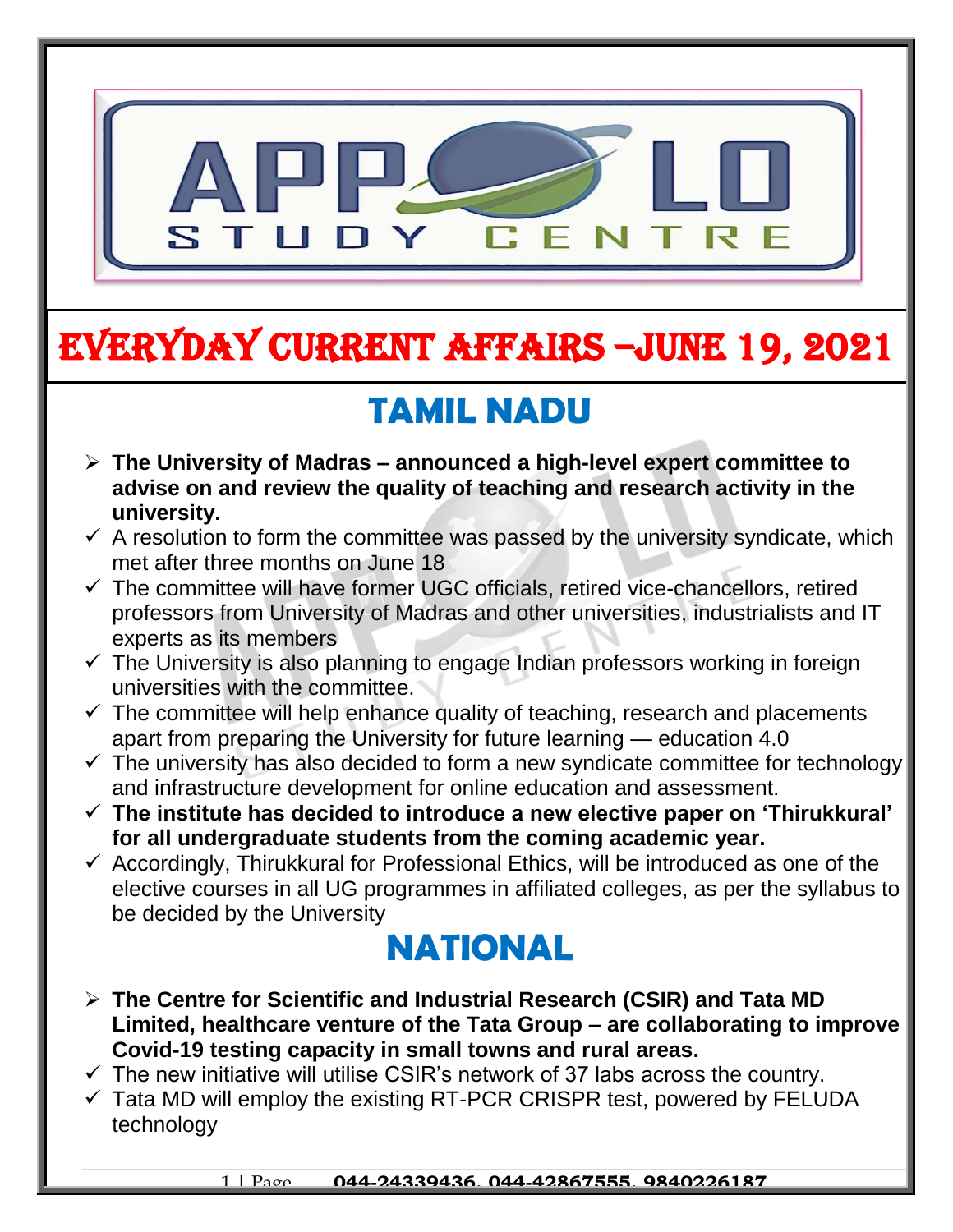$\checkmark$  Further, it will also deploy its mobile testing labs that can conduct end-to-end, onsite Covid-19 testing.

### **INTERNATIONAL**

- **The Delta variant, first identified in India - is becoming the globally dominant variant of the Covid-19 disease**
- $\checkmark$  This was announced by the WHO's chief scientist Soumya Swaminathan on June 18
- $\checkmark$  According to WHO, the Delta variant is now being reported in about 80 countries around the world.
- $\checkmark$  The variant is causing a huge jump of new cases in the UK, making up 99% of all cases
- $\checkmark$  The delta variant, also known as B.1.617.2 strain, has 50% higher transmissibility than the Alpha variant
- $\checkmark$  The B.1.617.2 Delta variant was first detected in India around October 2020

### **ECONOMY**

- **On June 18, the Reserve Bank of India - granted an in-principle small finance bank licence to 'Centrum Finance' as part of its resolution for the Punjab and Maharashtra Cooperative Bank.**
- $\checkmark$  Centrum Finance, upon conversion to a small finance bank, will acquire the business of PMC Bank
- $\checkmark$  The PMC Bank has been under a RBI moratorium since September 24, 2019, following its near-collapse
- $\checkmark$  A consortium of Mumbai-based NBFC Centrum Finance and fintech Bharat Pe were the bidders of the Bank
- $\checkmark$  They have submitted a joint proposal to overtake PMC Bank in February 2021.
- $\checkmark$  Earlier, PMC Bank had collapsed dramatically after the management had colluded with Wadhwans of HDIL to provide loans of ₹6,500 crore or 73% of its total loan book size of ₹8,880 crore.

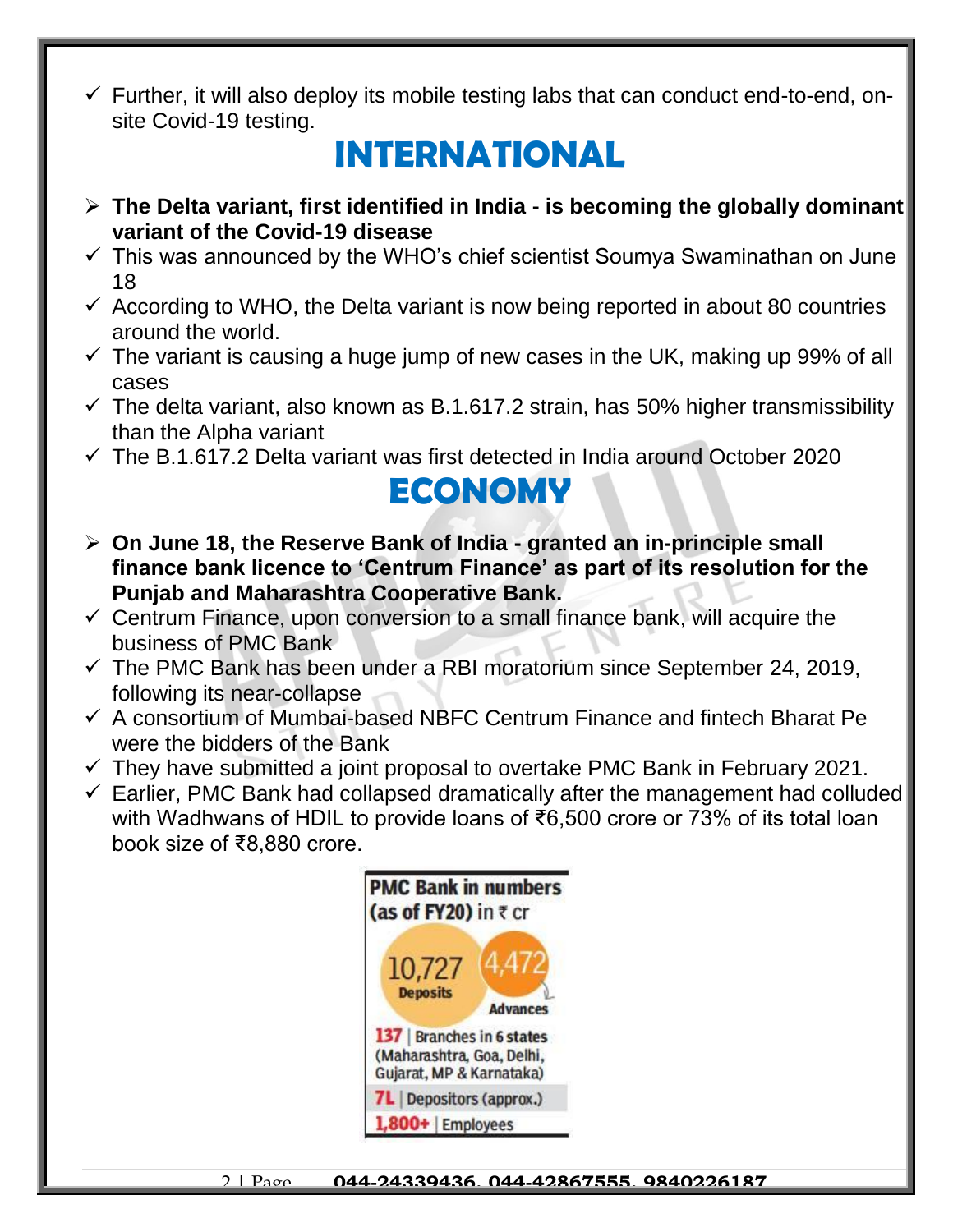- $\checkmark$  The bank registered a net loss of ₹6,835 crore for FY20 and had a negative net worth of ₹5,850 crore.
- $\checkmark$  Centrum has been given 120 days to convert its operations into a bank.
- $\checkmark$  Once the bank is established, the government can issue a notification under Section 45 of the RBI Act which providers for amalgamation of two banks.
- $\checkmark$  A small finance bank is like a regular private commercial bank in most aspects, except that it cannot give large loans to businesses and must focus only on retail.
- $\checkmark$  They have far more freedom to get into new activities when compared to cooperative banks which are largely regional in their business.
- $\checkmark$  Founded in 1997, Centrum lends to corporates, individuals and small businesses.
- $\checkmark$  Centrum is currently led by Jaspal Bindram, former head of Stanchart Asia.
- $\checkmark$  Bharat Pe is a fintech founded by Ashneer Grover and Shasvat Nakrani which focuses on services to small retailers.
- $\checkmark$  The company has already facilitated disbursement of loans totalling over ₹1,600 crore to its merchants since launch.
- $\checkmark$  BharatPe has raised close to US\$ 300 million in equity and debt, to date.
- $\checkmark$  PMC is a co-operative bank that was established in 1983, registered under Cooperative Societies Act.
- $\checkmark$  It has 137 branches across India, of which about 100 branches are in Maharashtra.

# **APPOINTMENTS**

 **The UN General Assembly - unanimously elected Antonio Guterres to a second term as secretary-general on June 18**



- $\checkmark$  He will be in-charge of the 193-member organisation for another five years, beginning January 1, 2022
- $\checkmark$  Guterres, nominated by the Government of Portugal, was the only candidate recommended by the 15-nation Security Council for the UN's top post
- $\checkmark$  After his re-election, Guterres took the oath of office at the podium of the UN General Assembly hall and delivered an address to all the UN member nations
- $\checkmark$  India had expressed its support for re-election of Guterres as UN Chief and welcomed the adoption of the resolution recommending his name.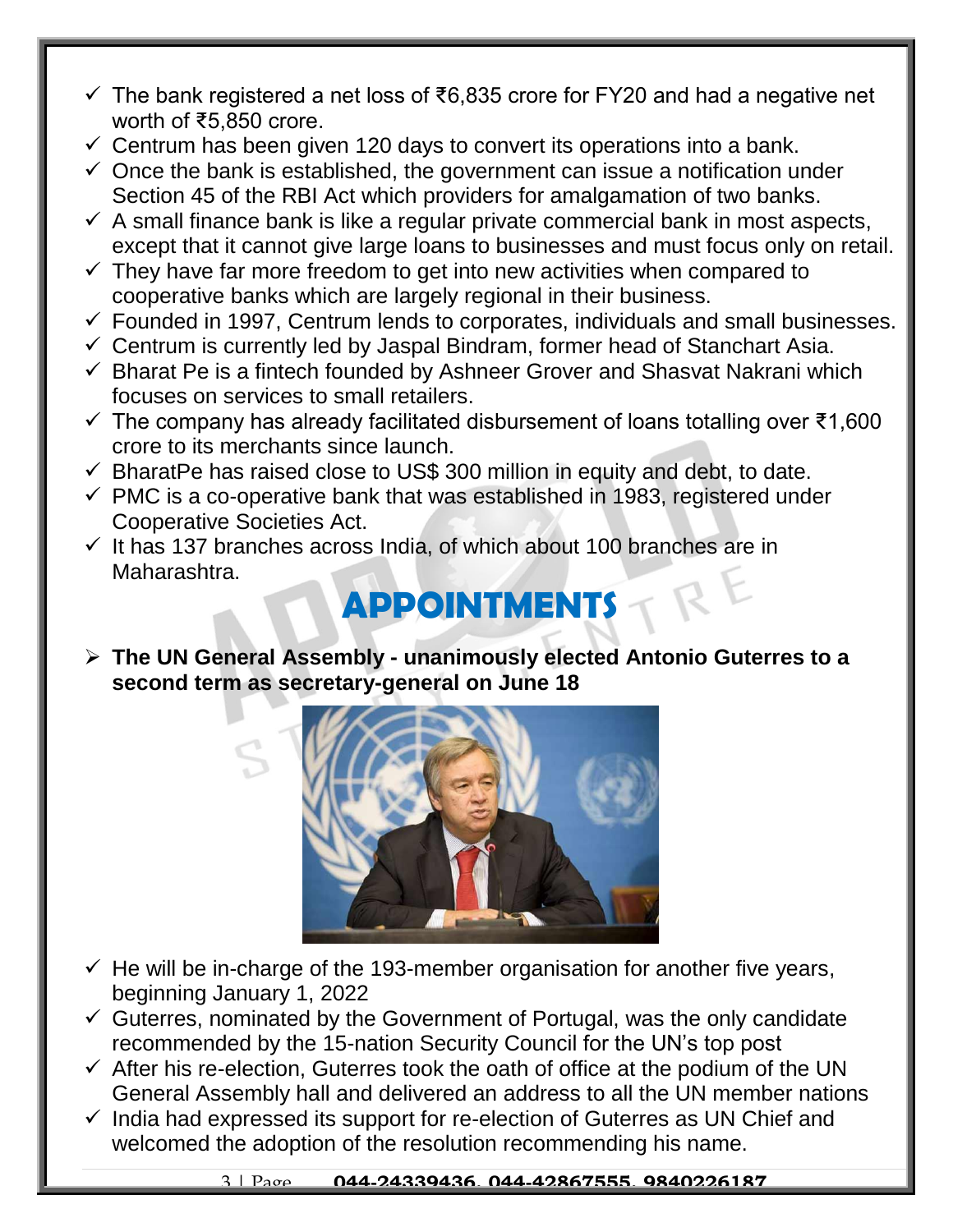- $\checkmark$  Last month. External Affairs Minister S. Jaishankar met Guterres at the United Nations headquarters and expressed India's support to him for his second term as the world's top diplomat.
- $\checkmark$  As per the UN Charter, the Secretary-General is appointed by the General Assembly upon the recommendation of the Security Council.
- $\checkmark$  Guterres, the ninth Secretary-General of the United Nations, took over on January 1, 2017 and his first term ends on December 31, 2021.
- $\checkmark$  Former Prime Minister of Portugal, Guterres served as the United Nations High Commissioner for Refugees from June 2005 to December 2015.

#### **SPORTS**

 **Four-time Asian Games gold medallist, Milkha Singh (90 years) - passed away on June 18 due to post-Covid complications at the Post Graduate Institute of Medical Education and Research (PGIMER) hospital in Chandigarh**



- $\checkmark$  Milkha Singh had contracted Covid-19 on May 19, and was earlier admitted at the Covid ICU of the same hospital on June 3 before returning negative on June 16
- $\checkmark$  The legendary athlete's greatest performance remains the fourth-place finish in the 400m final of the 1960 Rome Olympics.
- $\checkmark$  He finished to fourth-place in 45.73 seconds which was an Indian national record for almost 40 years, broken by Paramjeet Singh in 1998.
- $\checkmark$  The Flying Sikh also represented India in the 1956 and 1964 Olympics
- $\checkmark$  Milkha Singh is the only athlete who won gold in 400 metres race at Asian Games & Commonwealth Games.
- $\checkmark$  He had also won four Asian Games gold medals  $-$  200m and 400m in 1958, and 400m and 4x400m relay in 1962
- $\checkmark$  Singh was born in Gobindpura located in present day Pakistan
- $\checkmark$  He was the first Indian track and field athlete to win gold in the then British Empire and Commonwealth Games in Cardiff in 1958.
- $\checkmark$  Discuss thrower Krishna Poonia was the next Commonwealth gold medal winner, after Milkha Singh, at the 2010 CWG in Delhi.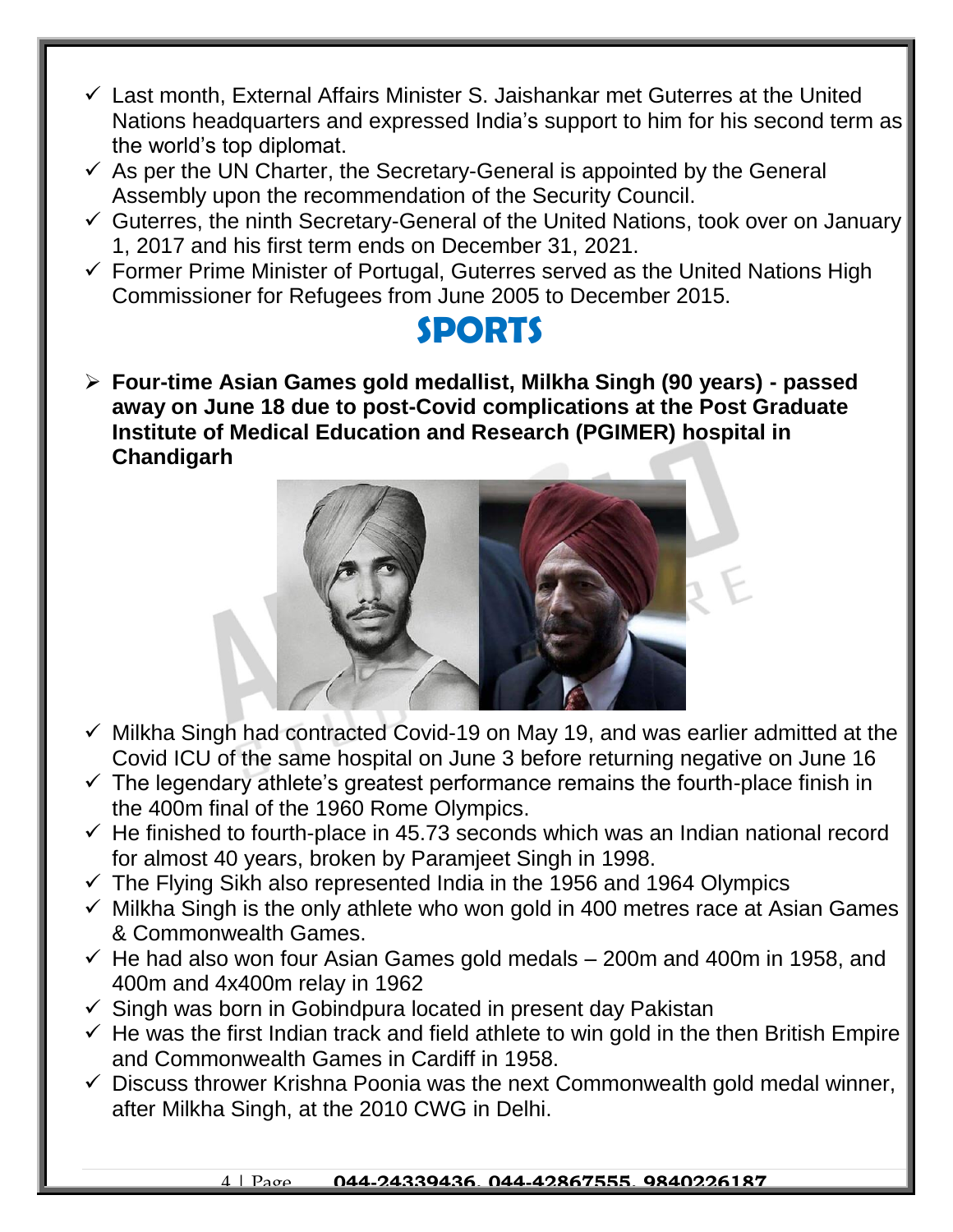- $\checkmark$  Milkha Singh was conferred the Padma Shri, India's fourth-highest civilian honour, in 1959.
- $\checkmark$  Milkha Singh's wife Nirmal Kaur, a former national volleyball captain, passed away due to Covid-19 five days earlier

## **RANKINGS**

- **Centre for Science and Environment (CSE) – has released a new report 'State of India's Environment 2021' focusing on state capitals among India's top 10 most livable cities.**
- $\checkmark$  As per the report which was based on Ease of Living Index 2020, only three state capitals are among India's top 10 most livable cities
- $\checkmark$  Bengaluru was ranked as the best city overall, followed by Chennai.
- $\checkmark$  The nation's capital, Delhi was ranked sixth on the list, behind Bengaluru, Chennai, Shimla, Bhubaneswar and Mumbai
- $\checkmark$  Delhi was ranked as the worst capital in the perception of citizens contacted for the survey.
- $\checkmark$  However, the capital city was ranked as the fourth best city in terms of governance behind Bhopal, Raipur and Mumbai.
- $\checkmark$  For the quality of governance rankings of the cities, five parameters were used services, finance, technology, urban planning and overall governance.
- $\checkmark$  To determine the score on the Ease of Living Index, four parameters were used quality of life, economic ability, sustainability and citizens' perceptions.
- $\checkmark$  The cities were given scores on all four parameters out of 100.

| <b>HOW THE CAPITALS FARED</b><br>$\blacksquare$ 0-30<br>$31 - 60$ | $61 - 100$                        |                                           | بلاه                                       |                                                                                      |                                              |
|-------------------------------------------------------------------|-----------------------------------|-------------------------------------------|--------------------------------------------|--------------------------------------------------------------------------------------|----------------------------------------------|
| <b>City</b><br><b>CEST</b>                                        | <b>Ease of</b><br>living<br>index | <b>Ouality of</b><br>life<br>(out of 100) | <b>Economic</b><br>ability<br>(out of 100) | <b>Sustainability</b><br>(out of 100)                                                | Citizen<br>perception survey<br>(out of 100) |
| Bengaluru                                                         | 66.7                              | 55.67                                     | 78.82                                      | 59.97                                                                                | 78                                           |
| Chennai                                                           | 62.61                             | 60.84                                     | 34.16                                      | 57.05                                                                                | 82.6                                         |
| Shimla                                                            | 60.9                              | 53.05                                     | 23.39                                      | 69.16                                                                                | 83.39                                        |
| <b>Bhubaneswar</b>                                                | 59.85                             | 51.79                                     | 11.57                                      | 57.77                                                                                | 94.8                                         |
| Mumbai                                                            | 58.23                             | 51.12                                     | 32.12                                      | 60.74                                                                                | 77.9                                         |
| Delhi                                                             | 57.56                             | 51.22                                     | 50.73                                      | 56.02                                                                                | 69.4                                         |
| <b>Bhopal</b>                                                     | 56.26                             | 57.92                                     | 14.01                                      | 51.68                                                                                | 78.5                                         |
| Raipur                                                            | 56.26                             | 54.74                                     | 11.73                                      | 63.77                                                                                | 75.3                                         |
| Gandhinagar                                                       | 56.25                             | 55.02                                     | 15.12                                      | 51.99                                                                                | 81.1                                         |
| Jaipur                                                            | 55.8                              | 47.66                                     | 10.49                                      | 57.07                                                                                | 87.1                                         |
|                                                                   |                                   |                                           |                                            | Note - Index did not rank four capital cities - Dispur, Daman, Amaravati and Kolkata |                                              |
| <b>Criteria</b><br>weightage                                      | 35                                |                                           | 15                                         | 20                                                                                   | 30                                           |
| %                                                                 | <b>Quality of life</b>            |                                           | Economic ability                           | Sustainability                                                                       | Citizen perception survey                    |

5 | Page **044-24339436, 044-42867555, 9840226187**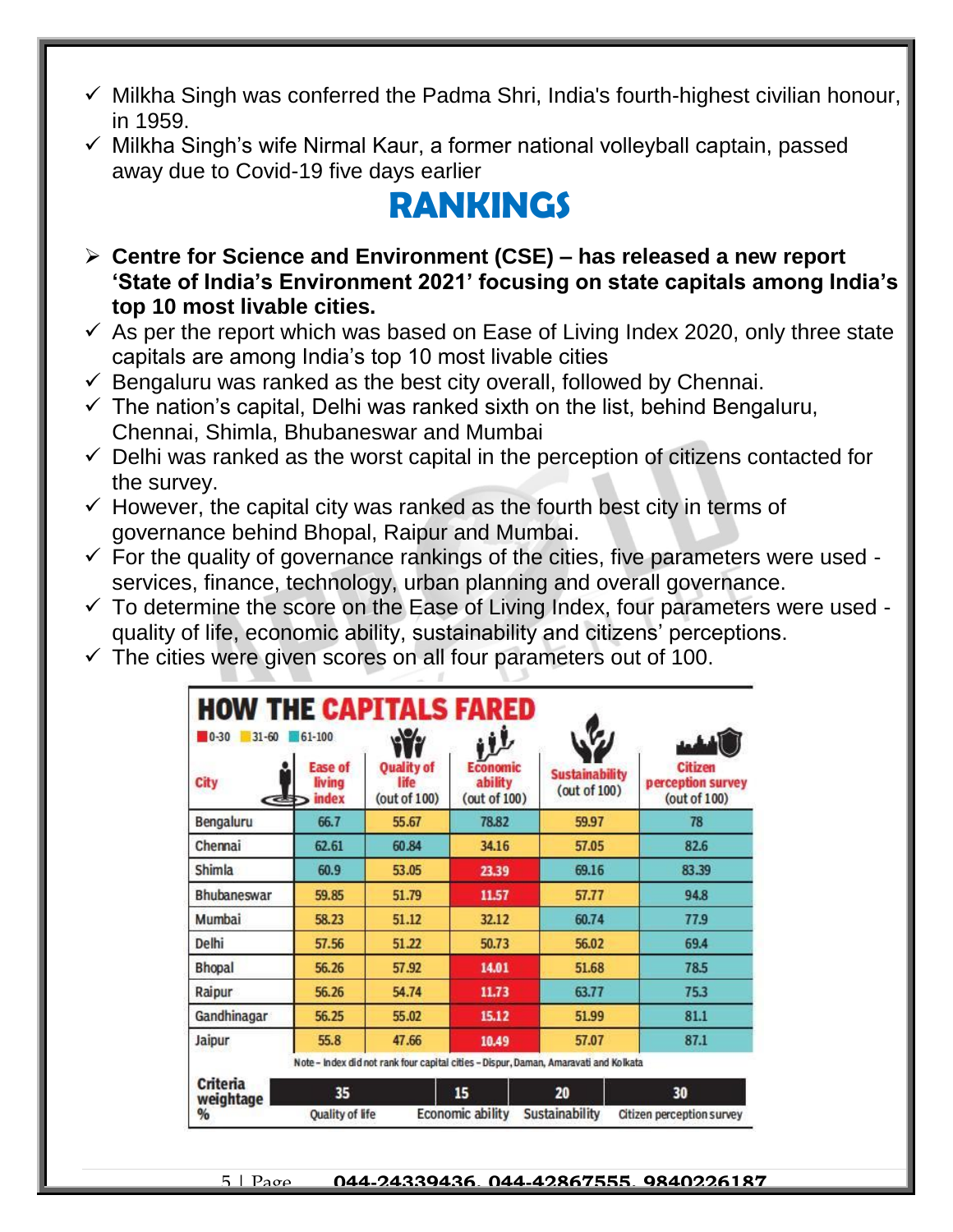- $\checkmark$  Out of the capital cities, only one state capital (Bengaluru) demonstrated a decent economic ability, scoring 78.8 out of 100
- $\checkmark$  Four other state capitals (Chennai, Mumbai, Delhi and Hyderabad) provide reasonable economic opportunities, while the rest have all scored less than 30 out of 100

## **INTERNATIONAL DAY**

**World Day to Combat Desertification and Drought - June 17**



- $\checkmark$  The Day is observed every year globally to raise awareness on land degradation, desertification and drought.
- $\checkmark$  It seeks the restoration of degraded land and prevent desertification of the soil
- $\checkmark$  Theme 2021 "Restoration. Land. Recovery. We build back better with healthy land".
- $\checkmark$  On the occasion, Union Minister for Environment, Forest & Climate Change Prakash Javadekar highlighted that India is on track to achieve target of land degradation neutrality and will restore 26 million hectares of degraded land by 2030.
- $\checkmark$  This day was proclaimed by a United Nations General Assembly Resolution on January 30, 1995 following the day when United Nations Convention to Combat Desertification was drafted.
- $\checkmark$  As per the United Nations, land degradation negatively impacts the health of a minimum of 3.2 billion people.

### **REPORT**

- **The UN Office for Disaster Risk Reduction (UNDRR) – has released a special report titled 'Global Assessment Report (GAR) on Drought 2021' on June 17**
- $\checkmark$  The study focused on the increasing water scarcity across the globe and resulting migration and desertification
- $\checkmark$  It will be a part of discussions at the upcoming UN climate talks called COP-26, scheduled to take place in Glasgow in November 2021.